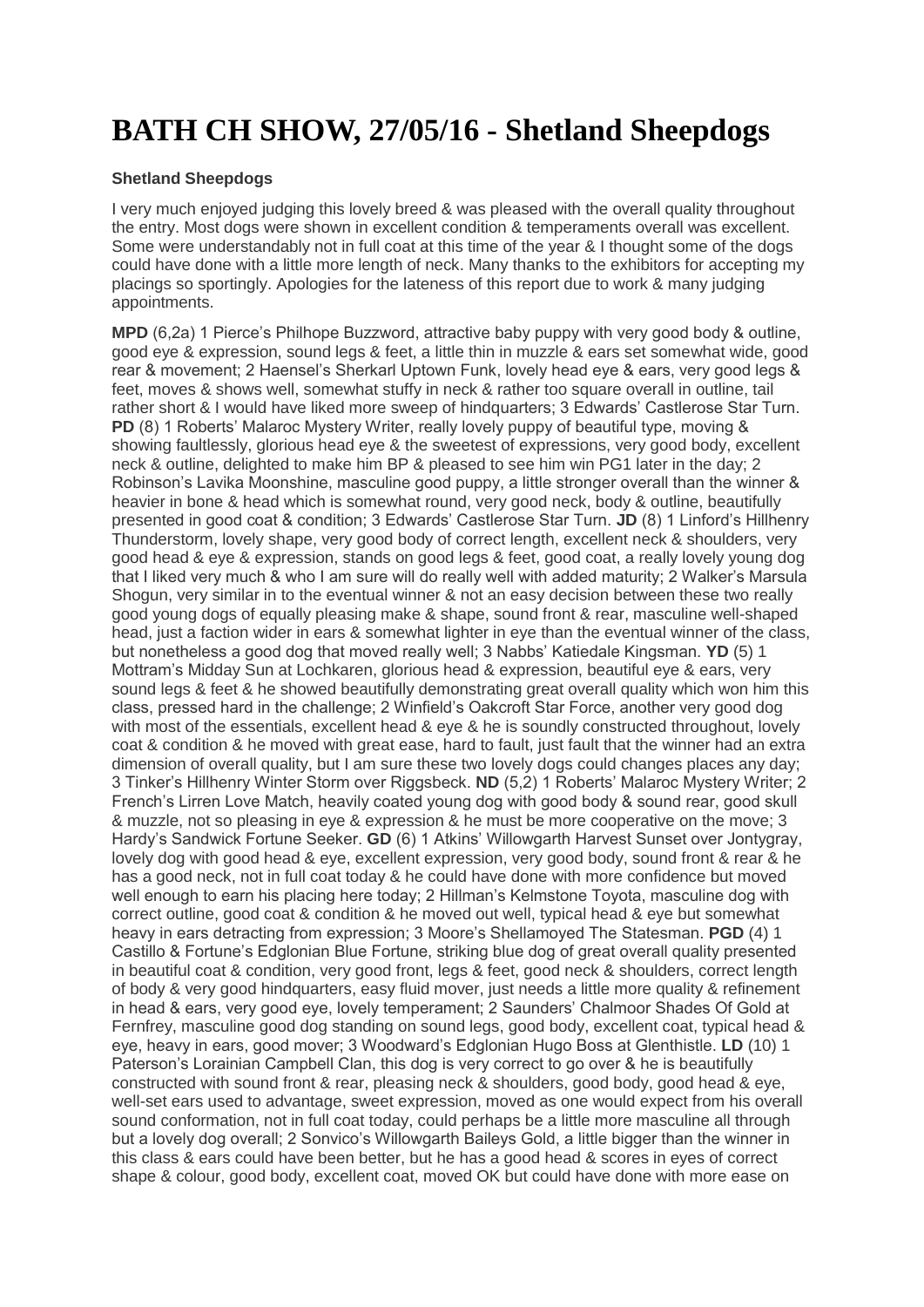the move, lovely overall type & he is very masculine; 3 Lawson's Morestyle Crushed Ice. **OD** (12,1) Lovely class teeming with quality eventually headed by 1 Castillo & Fortune's Ir Ch Lux Ch GB Dutch Irish Legend, beautiful masculine sable dog in full bloom demonstrating correct type & conformation, really lovely head & expression, the best of fronts & rears, good body, neck & topline, very good tail of correct length, excellent coat presented beautifully, easy fluid mover who did not put a foot wrong. DCC; 2 Rigby's Lythwood Secret Dealer, another really lovely dog of intense overall quality, wonderful eye & expression & he is a very steady showman, very good body, soundly constructed throughout, presented in full coat, full of overall quality & he pressed the winner very hard, just felt the eventual winner had the edge on movement, not an easy decision between two top class dogs. RCC; 3 Pierce's Philhope Star Struck. **VD** (2) 1 Pattinson's Kyleburn Acis, 8 years old & looking good for his age, lovely head, eye & expression, very good body, well angulated front & rear, pleasing body, legs & feet, in good coat, moved well; 2 Thomas' Jolex Blue C-Quin, good blue dog, also 8 years old, good outline & body, excellent mover, masculine head which could have a little more quality, presented in good condition moving well.

**MPB** (7) 1 Bray's Shelridge Shantilly Lace at Lianbray, pretty baby puppy of excellent overall conformation, very good front, neck & shoulder, pleasing head & expression, very steady temperament & full of confidence, in good coat, easy winner in this class & a puppy I liked very much; 2 Gamble's Balidorn Solitude, another attractive baby puppy with very good front & rear, good body & excellent movement once she settled in the ring, good head & eye but a little too fine in muzzle at this stage; 3 Fransham's Sheltysham Bedazzle at Franmead. **PB** (6) 1 Ambler's Watchwood Sweetheart, lovely blue puppy with beautiful coat & colour, good front, body & rear, but I would have liked more length of neck, very pleasing head with good eyes, large in ears, sound mover, presented in beautiful condition & her temperament was very good indeed; 2 Gamble's Balidorn Solitude; 3 Seymour's Willow Tarn Twice Th'Trouble. **JB** (6) 1 Robinson's Lavika Lucky Star, mature young bitch of excellent type, pleasing head, good ears, good front, body & coat, strode out well on the move & she was an easy winner in this class; 2 Haensel's Jontygray Midas Touch for Sherkarl, another good exhibit with very good head & expression, a little heavier & larger overall than the winner & coat texture needs to improve yet, steady mover, good temperament; 3 Fox's Ruscombe Work of Art with Follyfox. **YB** (8) 1 Robinson's Lavika Lucky Star; 2 Winfield's Oakcroft Alluring Dream, good bitch who handles well, typical head & eye, dark sable coat of correct texture presented in good condition, would have liked a little more layback of shoulders, showed well; 3 Daniels & Taylor's Pepperhill Kicks 'n Flicks. **NB** (5) 1 Bray's Shelridge Shantilly Lace at Lianbray; 2 Gamble's Balidorn Solitude; 3 Hillman's Lavika Love Charm. **GB** (4) 1 French's Lindfern Bee Enchanted, very good bitch whom I liked a lot & she radiates quality, lovely feminine head, good ears, very good body, correct tail carried well, very good coat, perhaps a fraction short of neck for perfection, easy mover; 2 Harries' Mistmere Wind Belle, really lovely head & ears, good body, sound legs & feet, excellent outline, just need a little more confidence & she could do with more layback of shoulders but she moves well all the same; 3 Laversuch's Pacarane Polly Flinders. **PGB** (13,1) 1 Hateley's Willowgarth Tangerine Lace at Mohnesee, typical, good bitch of sound construction, well placed shoulders, good hindquarters, excellent body properties, really, lovely head with good eyes & ears, presented in heavy coat making her appear almost a short on legs which is an optical illusion caused by thickness of coat, good mover; 2 Bastiani & John's G'm La Vie Ibiza Des Romarins De Mayerling, yet another quality exhibit with typical head, but not quite the sweetness of expression of the winner & she is a little short in neck, very sound quarters, good tail, excellent coat & condition, moved well; 3 Mottram's Anastasia Dreamer at Lochkaren. **LB** (7) 1 French's Lindfern Enchanted Dancer, very beautiful bitch who appealed greatly for her overall quality, lovely head & expression, very good body, sound front & rear, excellent mover, outstanding overall proportions well handled to demonstrate good movement. RCC; 2 Lambert's Blenmerrow Infinity for Kevdon, good bitch with correct outline, pleasing head with blaze, good ears, very good body, excellent rear, a little shorter overall than the winner, sound mover, presented in good coat & condition; 3 Straw's Dukeson It's Asian Magic. **OB** (15,4) Very good class with much food for thought & a pleasure to judge. 1 Castillo & Fortune's Ir Ch Lux Ch Navarrem Fortune Lady, the more I looked at this bitch the more I liked her & she did not disappoint upon closer examination, lovely head & expression with perfect eyes, dead true front with textbook neck & shoulders, sound legs, excellent body of correct length, sound hindquarters, very good tailset & carried